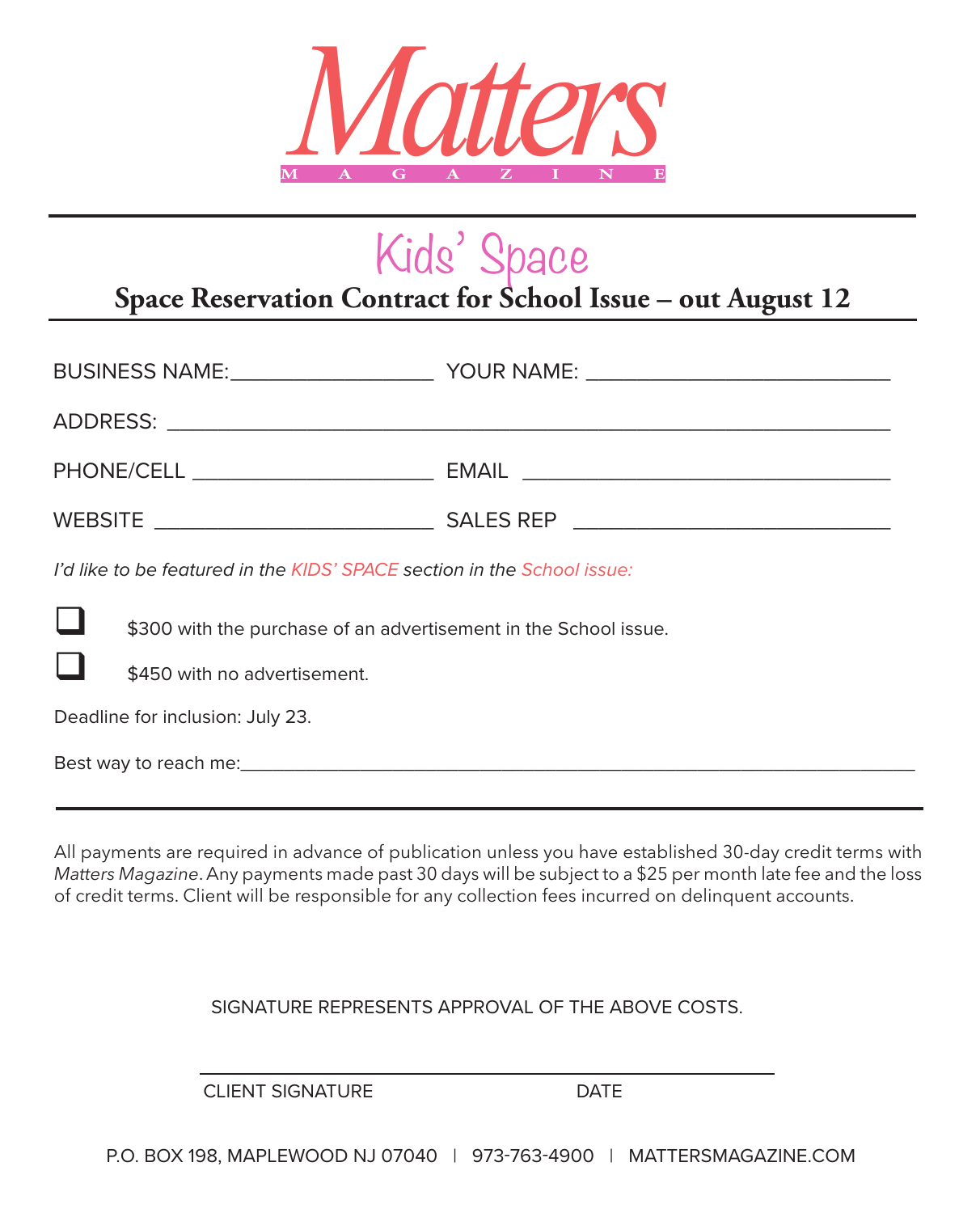# Kids' Space

Does your business cater to children? Be included in our Kids' Space feature with a custom photo of children interacting in your space along with a clever write-up.

OO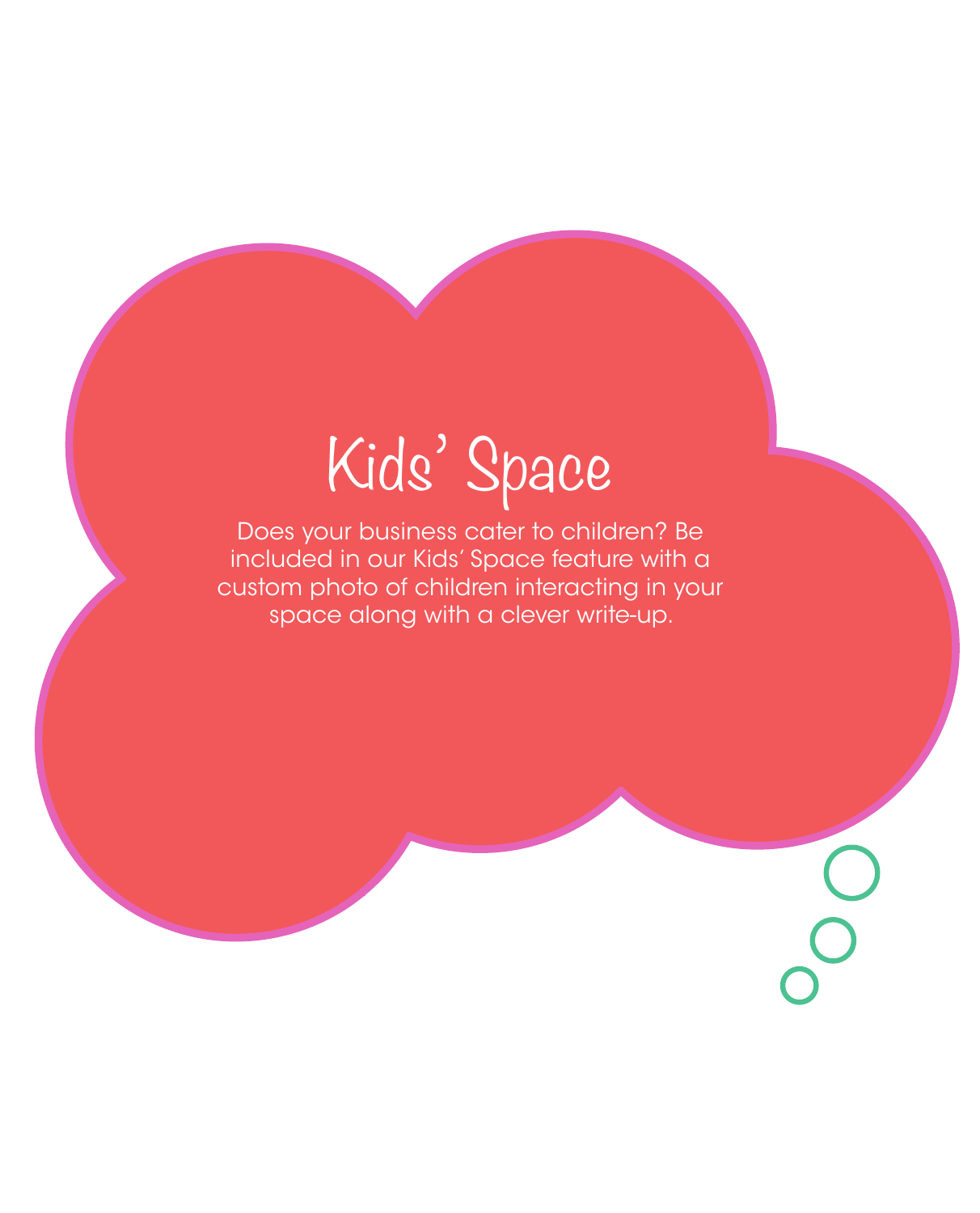## Kids' Space

Our towns are great places for families, with many spaces that cater to children. Take a look at some of our local kid-friendly businesses.



#### Fantasy Islander

Wait! Is this for real? Because I've just found my wonderland where I can be my goofy, creative self while learning all about Broadway theatre...how to act, sing, and dance. Plus, we play a lot of games and I'm making friends with a bunch of other kids who like to do the same things as me. We're working on our parts now so we'll be ready to perform in front of an audience. Wow, do I love this world!

*Becky Fisher, Little Apple Arts The Woodland, 60 Woodland Road, Maplewood littleappleartstheatre@gmail.com littleapplearts.com*

#### Personal Shopper

When one of my friends is having a birthday, I know I'm going to get their present at Sparkhouse Toys. Where else? I'm really good at picking out a gift they're going to love. First, because I choose whatever I would like and, second, because practically everything here is a contender. My only problem is that it's hard to part with the gift because I love it so much.

> *Michael Casaren, Sparkhouse Toys 9 Village Plaza, South Orange 973-821-5227 sparkhousellc@gmail.com*